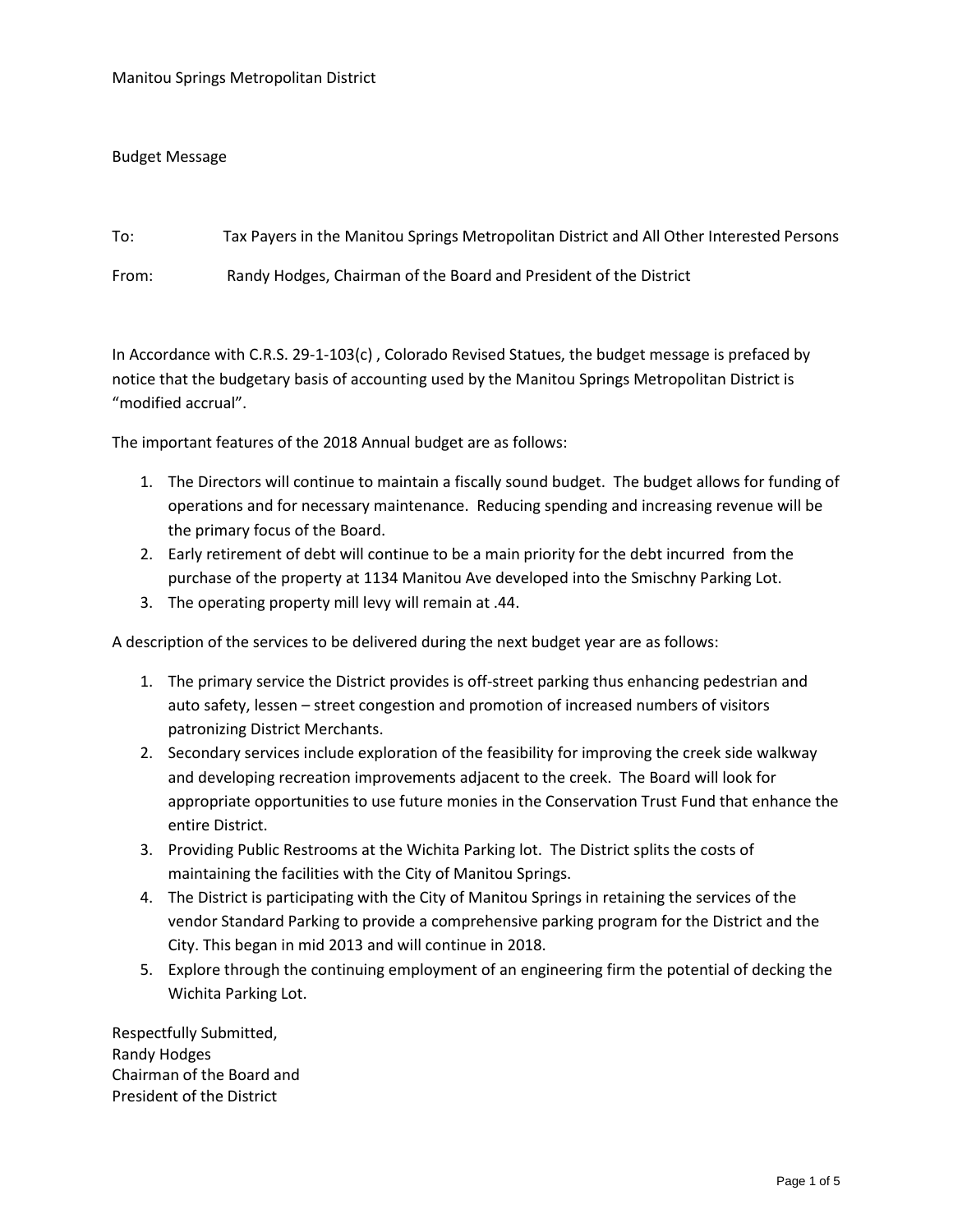| City of Manitou Springs                    |                                                                                                                                                                                                                                                                                                                                                                                                                                                                                                                                 |                    | 2018 Original Budget<br>Periods: 08/14-03/18 |                   | Dec 06, 2017 03:07PM              |                                |                                   |  |
|--------------------------------------------|---------------------------------------------------------------------------------------------------------------------------------------------------------------------------------------------------------------------------------------------------------------------------------------------------------------------------------------------------------------------------------------------------------------------------------------------------------------------------------------------------------------------------------|--------------------|----------------------------------------------|-------------------|-----------------------------------|--------------------------------|-----------------------------------|--|
| Account Number                             | <b>Account Title</b>                                                                                                                                                                                                                                                                                                                                                                                                                                                                                                            | 2014<br>Actual #'s | 2015<br>Actual #'s                           | 2016<br>Actual #s | 2017<br>Original<br><b>Budget</b> | 2017<br>Final<br><b>Budget</b> | 2018<br>Original<br><b>Budget</b> |  |
|                                            | METRO DISTR OPERATING FUND                                                                                                                                                                                                                                                                                                                                                                                                                                                                                                      |                    |                                              |                   |                                   |                                |                                   |  |
| <b>TAX REVENUES</b>                        |                                                                                                                                                                                                                                                                                                                                                                                                                                                                                                                                 |                    |                                              |                   |                                   |                                |                                   |  |
| 74-311-110                                 | REAL PROPERTY TAXES                                                                                                                                                                                                                                                                                                                                                                                                                                                                                                             | 3,415.67           | 3,434.33                                     | 3,455.87          | 3,464.00                          | 3,464.00                       | 3,464.00                          |  |
| Account notes:<br>Budget notes:            | On May 7, 2002, voters passed a ballot authorizing the Metro district to retain and expend all excess revenues and other funds collected by the District in the<br>calendar year 2002, and in each calendar year therafter, such excess revenues and other funds to be deemed to be voter-approved revenue changes, free of any<br>restrictions set forth in the state constitution or in state stature. The Metro's mill levy is .44 of a mill.<br>For 2016, the final assessed value of the special district was \$7,896,090. |                    |                                              |                   |                                   |                                |                                   |  |
|                                            | For 2017, the initial assessed value of the special district is \$7,874,020.                                                                                                                                                                                                                                                                                                                                                                                                                                                    |                    |                                              |                   |                                   |                                |                                   |  |
| 74-311-200                                 | SPECIFIC OWNERSHIP TAX                                                                                                                                                                                                                                                                                                                                                                                                                                                                                                          | 360.65             | 388.41                                       | 434.42            | 355.00                            | 400.00                         | 400.00                            |  |
| 74-311-900                                 | PENALTIES/INTEREST ON TA                                                                                                                                                                                                                                                                                                                                                                                                                                                                                                        | 14.57              | 13.04                                        | 23.31             | 30.00                             | 20.00                          | 20.00                             |  |
|                                            | <b>Total TAX REVENUES:</b>                                                                                                                                                                                                                                                                                                                                                                                                                                                                                                      | 3,790.89           | 3,835.78                                     | 3,913.60          | 3,849.00                          | 3,884.00                       | 3.884.00                          |  |
| <b>INTEREST EARNINGS</b>                   |                                                                                                                                                                                                                                                                                                                                                                                                                                                                                                                                 |                    |                                              |                   |                                   |                                |                                   |  |
| 74-361-190                                 | <b>INVESTMENT INTEREST</b>                                                                                                                                                                                                                                                                                                                                                                                                                                                                                                      | 1.62               | .00                                          | 337.95            | 10.00                             | 350.00                         | 350.00                            |  |
|                                            | <b>Total INTEREST EARNINGS:</b>                                                                                                                                                                                                                                                                                                                                                                                                                                                                                                 | 1.62               | .00                                          | 337.95            | 10.00                             | 350.00                         | 350.00                            |  |
|                                            | <b>RENTS AND ROYALTY REVENUES</b>                                                                                                                                                                                                                                                                                                                                                                                                                                                                                               |                    |                                              |                   |                                   |                                |                                   |  |
| 74-363-210                                 | PARKING REVENUES- WICHIT                                                                                                                                                                                                                                                                                                                                                                                                                                                                                                        | 142,498.03         | 169,928.76                                   | 214,450.20        | 190,000.00                        | 200,000.00                     | 200,000.00                        |  |
| 74-363-215                                 | PARKING FEES - SMISCHNY                                                                                                                                                                                                                                                                                                                                                                                                                                                                                                         | 26,112.86          | 41,186.21                                    | 45,134.70         | 42,000.00                         | 50,900.00                      | 50,900.00                         |  |
| 74-363-240                                 | PERMIT FEES                                                                                                                                                                                                                                                                                                                                                                                                                                                                                                                     | .00                | 2,697.50                                     | 4,878.41          | 4,500.00                          | 7,100.00                       | 7,100.00                          |  |
|                                            | Total RENTS AND ROYALTY REVENUES:                                                                                                                                                                                                                                                                                                                                                                                                                                                                                               | 168,610.89         | 213,812.47                                   | 264,463.31        | 236,500.00                        | 258.000.00                     | 258,000.00                        |  |
| 74-365-500                                 | CONTRIBUTIONS AND DONATIONS<br>DONATIONS, BEQUESTS & MI                                                                                                                                                                                                                                                                                                                                                                                                                                                                         | 3,000.00           | 522.50                                       | .00               | .00.                              | 808.00                         | .00                               |  |
| Budget notes:                              | 2017: Grant received for the chairman to attend the Special District Association Conference in the amount of \$808.                                                                                                                                                                                                                                                                                                                                                                                                             |                    |                                              |                   |                                   |                                |                                   |  |
|                                            | Total CONTRIBUTIONS AND DONATIONS:                                                                                                                                                                                                                                                                                                                                                                                                                                                                                              | 3,000.00           | 522.50                                       | .00               | .00                               | 808.00                         | .00                               |  |
| <b>DEBT SERVICE PAYMENTS</b><br>74-498-573 | <b>BOND AGENT FEE</b>                                                                                                                                                                                                                                                                                                                                                                                                                                                                                                           | 100.00             | 100.00                                       | 100.00            | 100.00                            | 100.00                         | 100.00                            |  |
| 74-498-816                                 | ERPELDING NOTE-PRINCIPAL                                                                                                                                                                                                                                                                                                                                                                                                                                                                                                        | 36,129.16          | 43,438.38                                    | 43,373.32         | 24,981.00                         | 49,981.00                      | 24,981.00                         |  |
| Budget notes:<br>74-498-817                | 2017: \$25,000 in addition to regular principal payment<br>In order to pay the Erpelding loan off early, Metro made extra \$25,000 principal payments in 2014, 2015 and 2016 (in addition to the regular principal payments)<br>from the operating fund. Due to these extra principal payments (including \$50,000 from the Capital Improvements fund in 2014) advancing the amortization<br>schedule, principal payments in 2017 will total \$24,981.<br><b>ERPELDING NOTE-INTEREST</b>                                        | 22,705.68          | 15,396.54                                    | 15,461.64         | 8,853.35                          | 8,853.35                       | 8,853.00                          |  |
|                                            | Total DEBT SERVICE PAYMENTS:                                                                                                                                                                                                                                                                                                                                                                                                                                                                                                    | 58,934.84          | 58,934.92                                    | 58,934.96         | 33,934.35                         | 58,934.35                      | 33,934.00                         |  |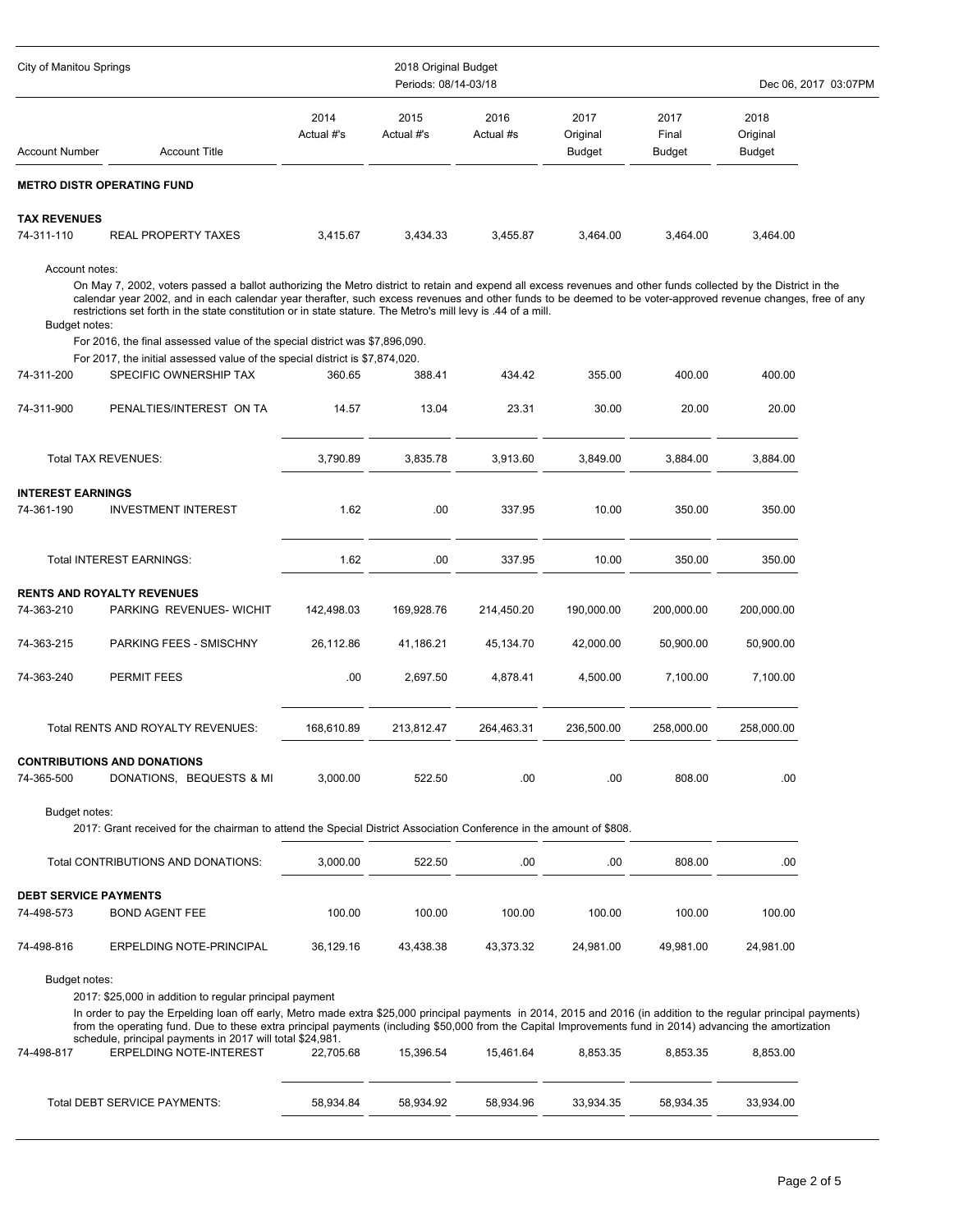| City of Manitou Springs     |                                                                                                                                                                                                                                                                                                                                                                                                                                                                                                                                                                                                                                        |                    | 2018 Original Budget<br>Periods: 08/14-03/18 |                   |                                   |                                |                            | Dec 06, 2017 03:07PM |
|-----------------------------|----------------------------------------------------------------------------------------------------------------------------------------------------------------------------------------------------------------------------------------------------------------------------------------------------------------------------------------------------------------------------------------------------------------------------------------------------------------------------------------------------------------------------------------------------------------------------------------------------------------------------------------|--------------------|----------------------------------------------|-------------------|-----------------------------------|--------------------------------|----------------------------|----------------------|
| <b>Account Number</b>       | <b>Account Title</b>                                                                                                                                                                                                                                                                                                                                                                                                                                                                                                                                                                                                                   | 2014<br>Actual #'s | 2015<br>Actual #'s                           | 2016<br>Actual #s | 2017<br>Original<br><b>Budget</b> | 2017<br>Final<br><b>Budget</b> | 2018<br>Original<br>Budget |                      |
| 74-499-120                  | <b>OTHER FUNDS PROGRAMS &amp; CAPITAL</b><br>SALARIES & WAGES-TEMPOR                                                                                                                                                                                                                                                                                                                                                                                                                                                                                                                                                                   | 8,432.07           | 9,572.50                                     | 26,255.00         | 22,880.00                         | 26,900.00                      | 26,900.00                  |                      |
| 74-499-210                  | BENEFITS-GROUP INSURAN                                                                                                                                                                                                                                                                                                                                                                                                                                                                                                                                                                                                                 | 69.03              | .00                                          | .00.              | .00.                              | .00                            | .00                        |                      |
| 74-499-220                  | BENEFITS--MEDICARE CONTR                                                                                                                                                                                                                                                                                                                                                                                                                                                                                                                                                                                                               | 119.31             | 138.82                                       | 380.75            | 332.00                            | 390.00                         | 390.00                     |                      |
| 74-499-230                  | BENEFITS--PERA/FPPA CONT                                                                                                                                                                                                                                                                                                                                                                                                                                                                                                                                                                                                               | 1,127.17           | 1,311.46                                     | 3,596.96          | 3,135.00                          | 3,700.00                       | 3,700.00                   |                      |
| 74-499-250                  | BENEFITS-UNEMPLOYMENT I                                                                                                                                                                                                                                                                                                                                                                                                                                                                                                                                                                                                                | 25.29              | 28.75                                        | 78.82             | 69.00                             | 85.00                          | 85.00                      |                      |
| 74-499-260                  | BENEFITS-WORKER'S COMP I                                                                                                                                                                                                                                                                                                                                                                                                                                                                                                                                                                                                               | .00                | 620.00                                       | 273.00            | 1,550.00                          | 375.00                         | 620.00                     |                      |
| 74-499-320                  | SERVICES--PROFESSIONAL (                                                                                                                                                                                                                                                                                                                                                                                                                                                                                                                                                                                                               | 56,732.72          | 53,216.63                                    | 67,686.29         | 106,000.00                        | 125,000.00                     | 125,000.00                 |                      |
| Budget notes:<br>74-499-330 | As per the IGA with Manitou Springs, The vendor Standard Parking is being paid \$4,583.33/month for the outsourced parking management. And, the accounting<br>firm for filing the exemption from audit is and any legal fees. For Final 2016, a consultant for determining the feasibility of decking the Wichita lot is being<br>budgeted for \$6,500. Plus an additional \$3,000 for a geophysical study. In 2017, an additional \$50,000 (over the Standard Parking and accounting firm) has been<br>budgetedd for hiring an engineering firm for conceptual design of decking the Wichita Parking lot.<br>SERVICES-STAFF(PARKING E | .00                | .00                                          | 2,306.00          | .00.                              | .00                            | .00                        |                      |
| 74-499-340                  | CONTRACT CLEANING                                                                                                                                                                                                                                                                                                                                                                                                                                                                                                                                                                                                                      | .00                | 2,847.00                                     | .00.              | .00                               | .00                            | .00                        |                      |
| 74-499-380                  | <b>SDA DUES</b>                                                                                                                                                                                                                                                                                                                                                                                                                                                                                                                                                                                                                        | 283.65             | 343.79                                       | 374.25            | 400.00                            | 545.00                         | 600.00                     |                      |
| 74-499-410                  | <b>ELECTRIC UTILITIES</b>                                                                                                                                                                                                                                                                                                                                                                                                                                                                                                                                                                                                              | 317.09             | 979.28                                       | 410.02            | 500.00                            | 500.00                         | 500.00                     |                      |
| Budget notes:<br>74-499-421 | Agreed to split cost of public restrooms with the City. City pays for utilities and Metro for maintenance. This utilities line is budgeted for Schmischny Parking lot<br>electricity and water.<br><b>INSURANCE E&amp;O,</b>                                                                                                                                                                                                                                                                                                                                                                                                           | 5,536.17           | 5,141.86                                     | 6,074.86          | 5,500.00                          | 6,500.00                       | 6,500.00                   |                      |
| 74-499-423                  | RECYCLABLE BIN                                                                                                                                                                                                                                                                                                                                                                                                                                                                                                                                                                                                                         | 1.644.50           | 824.00                                       | 1,260.00          | 1,645.00                          | 1,600.00                       | 1,650.00                   |                      |
| 74-499-424                  | LANDSCAPING/EXT.MAINT/MA                                                                                                                                                                                                                                                                                                                                                                                                                                                                                                                                                                                                               | 1,225.00           | .00                                          | 5,735.00          | 6,000.00                          | 3,500.00                       | 3,500.00                   |                      |
| 74-499-430                  | BLDG. MAINTENANCE/MATERI                                                                                                                                                                                                                                                                                                                                                                                                                                                                                                                                                                                                               | 9,308.61           | 3,473.56                                     | 13,894.57         | 10,000.00                         | 2,000.00                       | 10,000.00                  |                      |
| Budget notes:               |                                                                                                                                                                                                                                                                                                                                                                                                                                                                                                                                                                                                                                        |                    |                                              |                   |                                   |                                |                            |                      |
| 74-499-500                  | In addition to normal maintenance and materials, \$20,000 has been budgeted in 2016 for bridge repairs.<br><b>DONATIONS</b>                                                                                                                                                                                                                                                                                                                                                                                                                                                                                                            | 500.00             | .00                                          | .00.              | .00                               | .00                            | .00                        |                      |
| 74-499-569                  | TREASURER'S COLLECTION F                                                                                                                                                                                                                                                                                                                                                                                                                                                                                                                                                                                                               | 51.45              | 51.68                                        | 52.20             | 55.00                             | 55.00                          | 55.00                      |                      |
| 74-499-571                  | ELECTIONS/ADVERTISING                                                                                                                                                                                                                                                                                                                                                                                                                                                                                                                                                                                                                  | .00                | 11.97                                        | 23.32             | .00                               | .00                            | .00                        |                      |
| 74-499-610                  | <b>SUPPLIES</b>                                                                                                                                                                                                                                                                                                                                                                                                                                                                                                                                                                                                                        | .00                | 146.00                                       | .00               | .00                               | .00                            | .00                        |                      |
| 74-499-615                  | <b>POSTAGE</b>                                                                                                                                                                                                                                                                                                                                                                                                                                                                                                                                                                                                                         | 16.95              | 16.95                                        | 22.95             | .00                               | 50.00                          | 25.00                      |                      |
| 74-499-618                  | <b>CUSTODIAL/RESTROOM SUP</b>                                                                                                                                                                                                                                                                                                                                                                                                                                                                                                                                                                                                          | 1,400.39           | 2,329.00                                     | 2,329.00          | 2,329.00                          | .00                            | .00                        |                      |
| Budget notes:               | The actual cost of cleaning the restooms is \$4,657. The City and Metro are sharing the cost.                                                                                                                                                                                                                                                                                                                                                                                                                                                                                                                                          |                    |                                              |                   |                                   |                                |                            |                      |
| 74-499-620                  | <b>UNIFORMS</b>                                                                                                                                                                                                                                                                                                                                                                                                                                                                                                                                                                                                                        | .00                | .00                                          | 278.50            | .00                               | 200.00                         | 200.00                     |                      |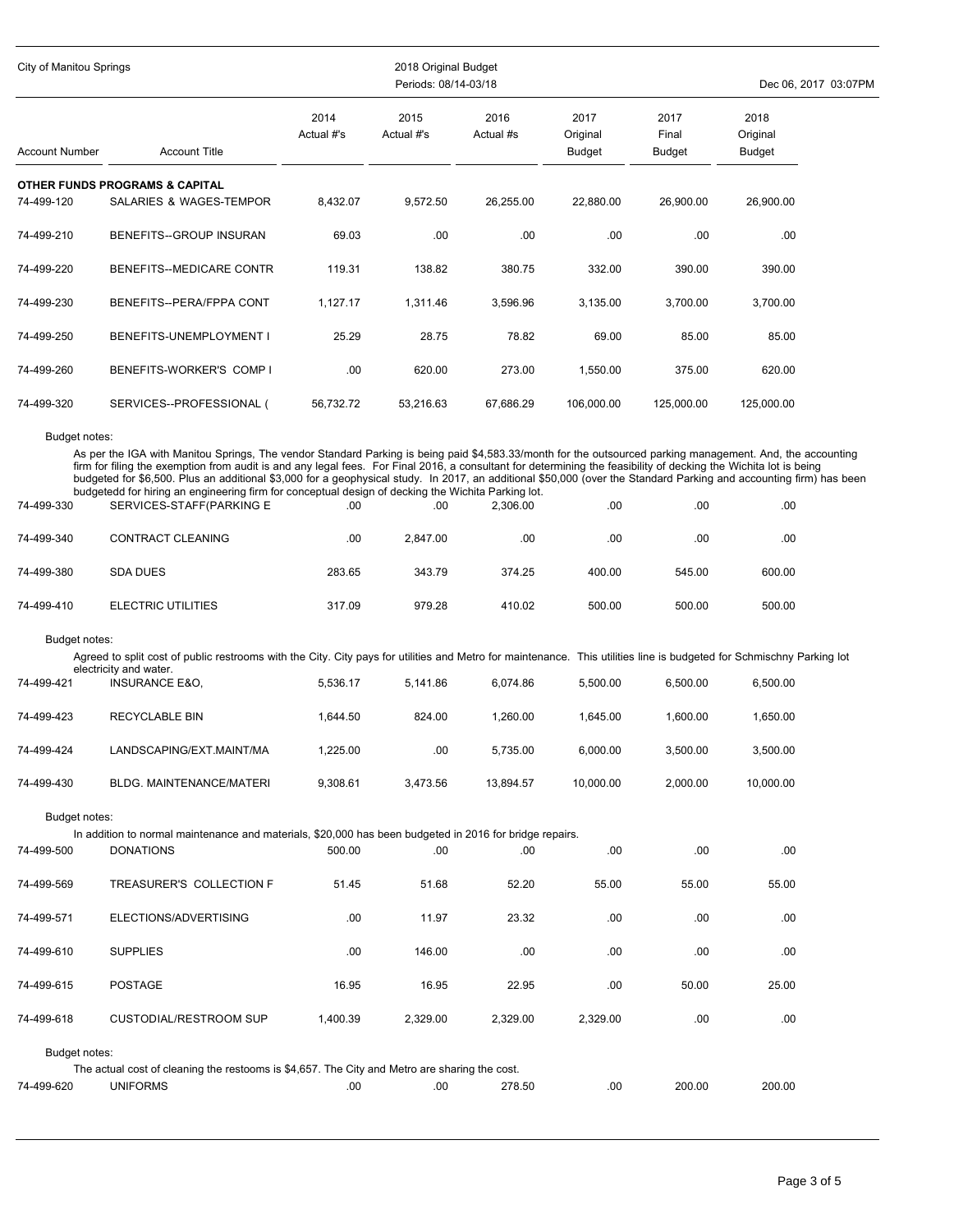| City of Manitou Springs     |                                                                                             |                    | 2018 Original Budget<br>Periods: 08/14-03/18 |                   |                                   |                                |                                   | Dec 06, 2017 03:07PM |
|-----------------------------|---------------------------------------------------------------------------------------------|--------------------|----------------------------------------------|-------------------|-----------------------------------|--------------------------------|-----------------------------------|----------------------|
| <b>Account Number</b>       | <b>Account Title</b>                                                                        | 2014<br>Actual #'s | 2015<br>Actual #'s                           | 2016<br>Actual #s | 2017<br>Original<br><b>Budget</b> | 2017<br>Final<br><b>Budget</b> | 2018<br>Original<br><b>Budget</b> |                      |
| 74-499-732                  | EQUIPMENT ACQUISITION/IN                                                                    | 2,410.00           | .00                                          | .00               | .00                               | 120.00                         | .00                               |                      |
| Budget notes:<br>74-499-910 | In 2016, \$3,000 is being budgeted for possible fencing or benches.<br><b>CITY SERVICES</b> | 2.042.65           | 3,000.00                                     | 3,000.00          | 3,600.00                          | 3,600.00                       | 3,600.00                          |                      |
| Budget notes:               | City bills for cost of administration and financial services based on previous year.        |                    |                                              |                   |                                   |                                |                                   |                      |
|                             | Total OTHER FUNDS PROGRAMS & CAPITAL:                                                       | 91,242.05          | 84,053.25                                    | 134,031.49        | 163,995.00                        | 175,120.00                     | 183,325.00                        |                      |
|                             | METRO DISTR OPERATING FUND Revenue Total:                                                   | 175,403.40         | 218,170.75                                   | 268,714.86        | 240,359.00                        | 263,042.00                     | 262,234.00                        |                      |
|                             | METRO DISTR OPERATING FUND Expenditure Total:                                               | 150,176.89         | 142,988.17                                   | 192,966.45        | 197,929.35                        | 234,054.35                     | 217,259.00                        |                      |
|                             | Net Total METRO DISTR OPERATING FUND:                                                       | 25,226.51          | 75,182.58                                    | 75,748.41         | 42,429.65                         | 28,987.65                      | 44,975.00                         |                      |
| Net Grand Totals:           |                                                                                             | 25,226.51          | 75,182.58                                    | 75,748.41         | 42,429.65                         | 28,987.65                      | 44,975.00                         |                      |

| <b>Operating Fund</b>                           |                              |           |    |           |  |  |  |  |  |
|-------------------------------------------------|------------------------------|-----------|----|-----------|--|--|--|--|--|
|                                                 | 2017 Amended   2018 Proposed |           |    |           |  |  |  |  |  |
| Prior Year Fund                                 |                              |           |    |           |  |  |  |  |  |
| <b>Balances</b>                                 | \$                           | 221,065   | \$ | 241,993   |  |  |  |  |  |
| Less: Tabor                                     |                              |           |    |           |  |  |  |  |  |
| Reserve                                         | Ş                            | (8,060)   | -S | (8,060)   |  |  |  |  |  |
|                                                 | Ś                            | 213,005   | Ś  | 233,933   |  |  |  |  |  |
| <b>Current Year</b><br>Budgeted<br>Revenues     | Ś                            | 263,042   | \$ | 262,234   |  |  |  |  |  |
| Current Year<br>Budgeted<br><b>Expenditures</b> | \$.                          | (234,054) | -S | (217,259) |  |  |  |  |  |
| <b>Ending Fund</b>                              |                              |           |    |           |  |  |  |  |  |
| <b>Balance</b>                                  | \$                           | 241,993   | Ŝ  | 278,908   |  |  |  |  |  |